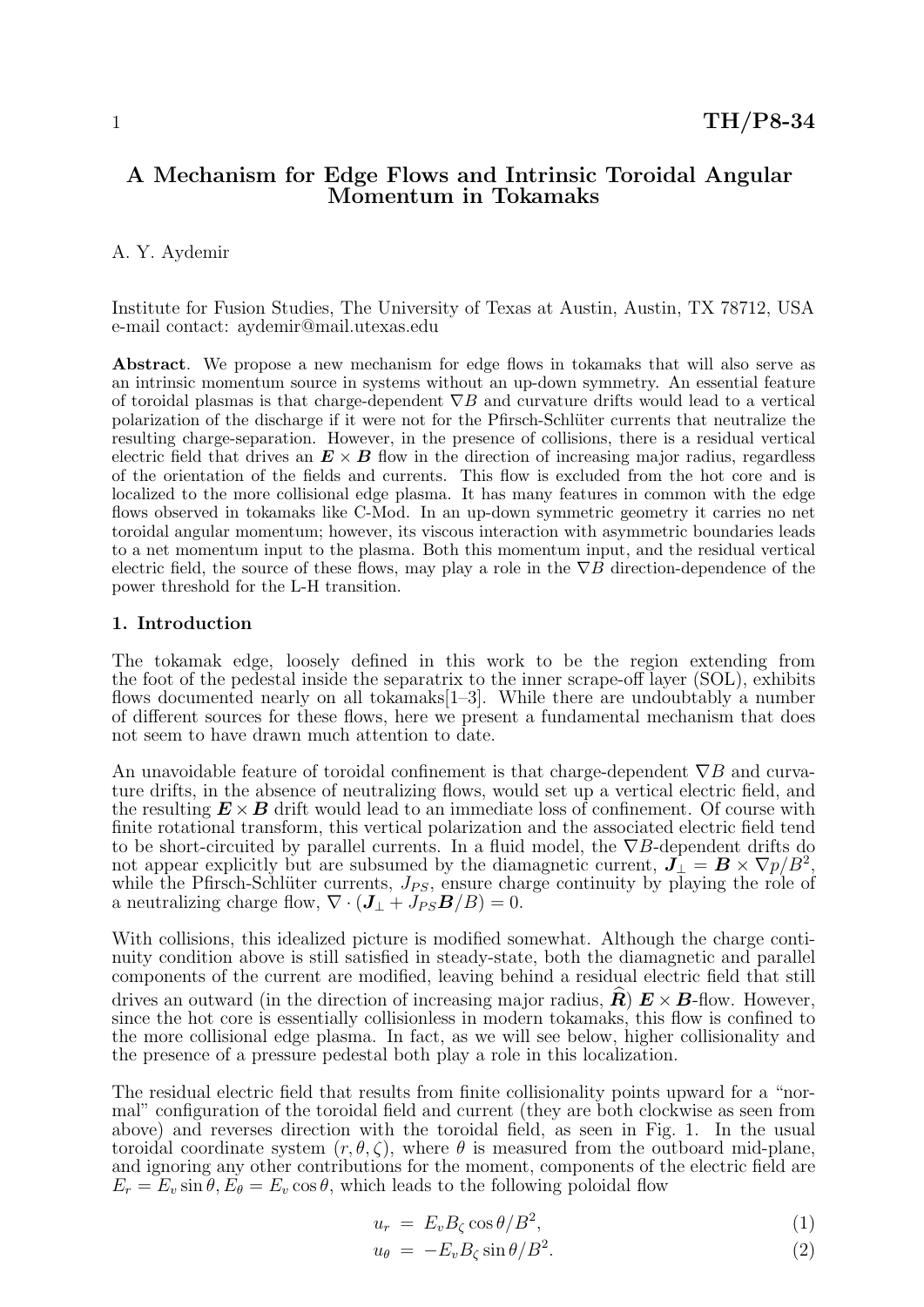

FIG. 1: A schematic description of the flows discussed here. The solid arrows represent the flows driven by the residual electric field due to polarization charges. The dashed arrows outside the separatrix (the inner solid circle) are the return flows in the SOL. (a) With the toroidal field and current in the "normal" configuration. (b) With the magnetic fields and currents reversed. Note that the electric field reverses with the  $\nabla B-drifts$ , but the toroidal and poloidal flows, both inside and outside, do not change direction.

For the up-down symmetric system shown in Fig. 1, the flow pattern is an exact dipole with two counter-rotating vortices localized to the edge. As it is obvious from the physics behind them, these poloidal flows are always in the direction shown. The electric field  $E_v$ reverses with the toroidal field  $B_{\zeta}$  but the poloidal flows retain their sign. We emphatically disagree with Simakov et al.<sup>[4]</sup> on this point, who inexplicably insist that poloidal flows should reverse with the toroidal field. Reversal of the toroidal current has no effect on  $(u_r, u_\theta)$  either. The toroidal component of the flow (labelled as  $u_T$  in Fig. 1) is given by

$$
u_{\zeta} \simeq E_r B_\theta / B^2 = E_v B_\theta \sin \theta / B^2. \tag{3}
$$

Note that  $u_{\zeta}$  is anti-symmetric with respect to the mid-plane in the up-down symmetric geometry of Fig. 1; thus, there is no net toroidal angular momentum contribution. Unlike the poloidal flows, however, the toroidal flow changes sign either with the toroidal field (which reverses  $E_v$ ), or the toroidal current (which reverses  $B_\theta$ ), but not when both are reversed simultaneously, as in Fig. 1. A more complete discussion of the symmetries of these flows can be found in Refs. [5, 6].

The direction of the flows outside the separatrix are determined by a global mass conservation requirement. Without the return flows, whose poloidal projection is indicated by dashed lines in Fig. 1, one would get an accumulation of material at the outside midplane. Thus, these are essentially parallel flows driven by a pressure gradient. With  $u \simeq u_{\parallel}B/B$ , in the upper half-plane  $u_{\theta} > 0$  requires a positive  $u_{\parallel}$ , which also leads to  $u_{\zeta} > 0$ . Note that although the poloidal component of the flow is anti-symmetric with respect to the separatrix, the toroidal component is symmetric, having the same sign on both sides. At the bottom, the parallel flow reverses,  $u_{\parallel} < 0$ , leading to  $u_{\theta} < 0, u_{\zeta} < 0$ .

In this Introduction, we gave a physics overview of the flows and their general properties. In the next section, we present a more quantitative picture and discuss numerical calculations in various magnetic topologies while making comparisons with experiments, where appropriate.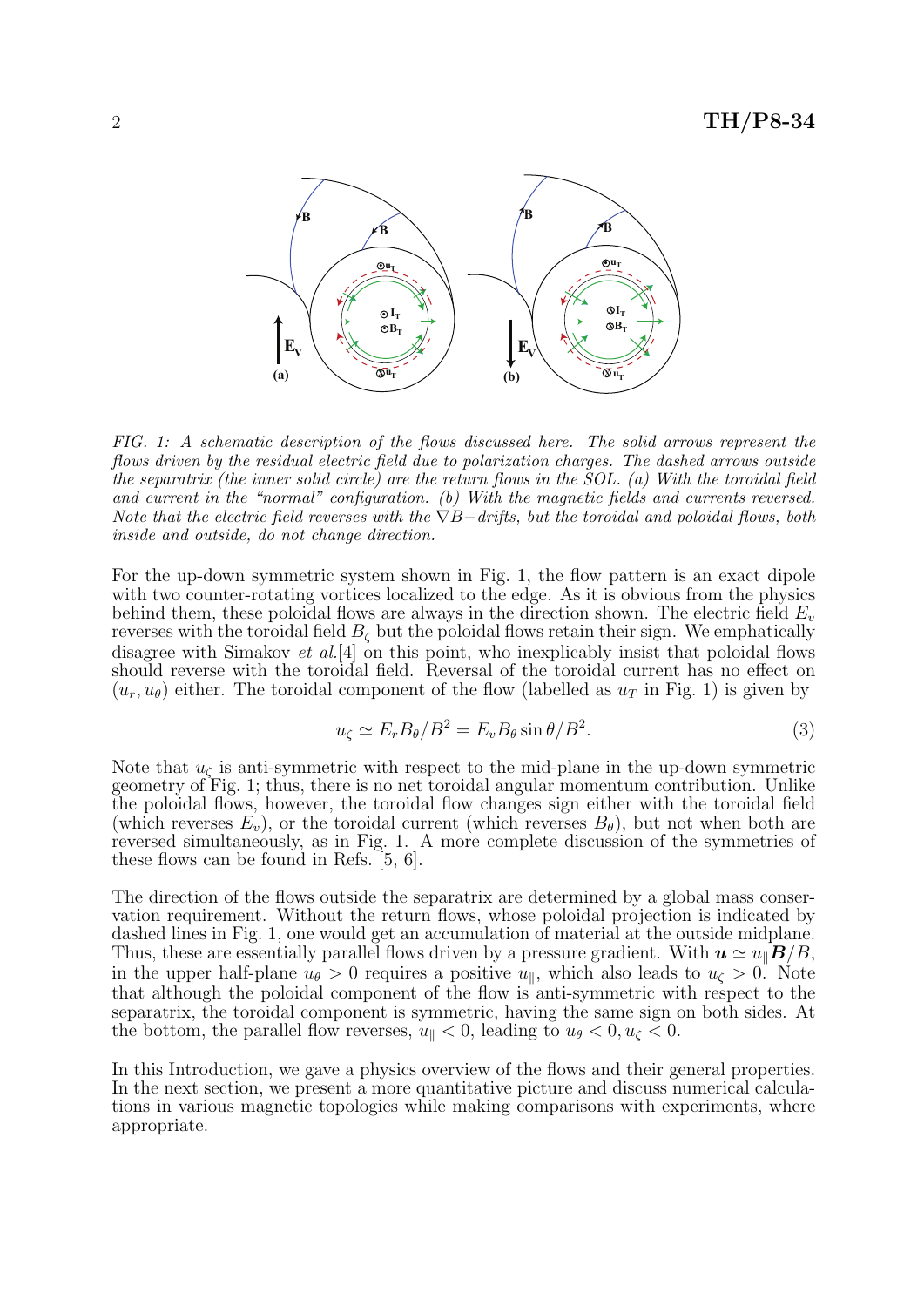### 2. A More Quantitative Model of the Flows

A still simplified but a somewhat more quantitative picture of these flows can be obtained by starting with the Ohm's law

$$
-\nabla \phi + \nabla (V_l \zeta) = -\boldsymbol{u} \times \boldsymbol{B} + \eta \boldsymbol{J}, \qquad (4)
$$

where  $V_l$  is the loop voltage and  $\zeta$  is the usual toroidal angle. Assuming axisymmetry, we can write  $\mathbf{B} = \nabla \psi \times \nabla \zeta + F \nabla \zeta$ , where  $\psi \equiv R^2 \mathbf{A} \cdot \nabla \zeta$ ,  $F \equiv R^2 \mathbf{B} \cdot \nabla \zeta$ . Working in a flux coordinate system  $(\psi, \theta, \zeta)$  and assuming that the flows are sub-sonic, we can use the Grad-Shafranov equation  $J_{\zeta} = -\Delta^* \psi = FF' + R^2p'$  to replace  $J_{\zeta}$  in the  $\zeta$ -component of the Ohm's law,  $u^{\psi} \equiv \boldsymbol{u} \cdot \nabla \psi = -\eta J_{\zeta} + V_{l}$ , to obtain

$$
u_{rad} \equiv -u^{\psi} + \langle u^{\psi} \rangle = \eta p'(R^2 - \langle R^2 \rangle), \tag{5}
$$

where the brackets  $\langle \rangle$  denote flux surface averages and  $u_{rad}$  represents the net flow across a flux surface. (Because of the sign convention used for  $\psi$ ,  $\nabla \psi$  points radially inward, and  $p'$  is positive here.) Thus, there is a net radial inflow at the high-field side of the tokamak, and a net outflow on the low-field side, in agreement with Eq. 1 above.

The amplitude of the net radial flow is proportional to resistivity (Eq. 5) and at first glance might be expected to be trivially small. Note, however, the model describes physics around the separatrix (near the bottom of the pedestal), not in the hot core. Secondly, the relevant quantity is the poloidal velocity, which scales as  $u_p \sim (a/\delta)u_{rad}$ , where  $a, \delta$ are the minor radius and flow layer width, respectively, with  $a/\delta \gg 1$ . It is clear from Eq. 5 that the flows are localized to the edge pedestal region where both the collisionality and pressure gradient are higher. This equation also makes the geometric origins of the flows obvious; they would not exist in a straight geometry.

#### 3. Numerical Calculations

The flows discussed above were first observed in our attempts to find quasi-equilibrium states in the presence of various transport processes, such as viscous and resistive dissipation. There were earlier discussions of these states, but not with realistic tokamak profiles and geometries[7, 8]. The calculations use our toroidal magnetohydrodynamic (MHD) code CTD. The exact model and some of the relevant details of our calculations can be found in Refs. [5, 6] and the references therein. For the calculations reported here, a slightly generalized Ohm's law that allows for a bootstrap current contribution at the pedestal region is used. The model is ad hoc and places a narrow Gaussian layer of bootstrap current at the edge. Typically the amplitude is 20-30% of the current density on axis. Along with the temperature gradient, it helps localize the flows around the separatrix and leads to better agreement with some experimental observations. Its exact role will be discussed in an upcoming publication.

Quasi-steady state flows found with the CTD code for lower-single-null (LSN) and uppersingle-null (USN) field geometries are shown in Fig. 2. Although the perfect dipole pattern of Fig. 1 is retained for a symmetric double-null configuration (not shown here), the flows are modified in an asymmetric field geometry. However, their dipole character still survives, as seen in Fig.  $2(a)$ . Note that, of the two counter-rotating vortices mentioned in the Introduction, the one away from the X-point expands in size at the expense of the other. Part of this larger vortex located in the SOL is seen to connect the lowfield side of the torus to the high-field side, and eventually down (or up) to the X-point. In this simple treatment of the divertor region, that flow enters back into the plasma at the X-point, forming the inner half of the vortex that connects the X-point to the outer mid-plane. In Fig. 2(b), toroidal projection of the flows are shown along a vertical line connecting the top to the bottom of the torus approximately through its center. Although the toroidal velocity is anti-symmetric for an up-down symmetric configuration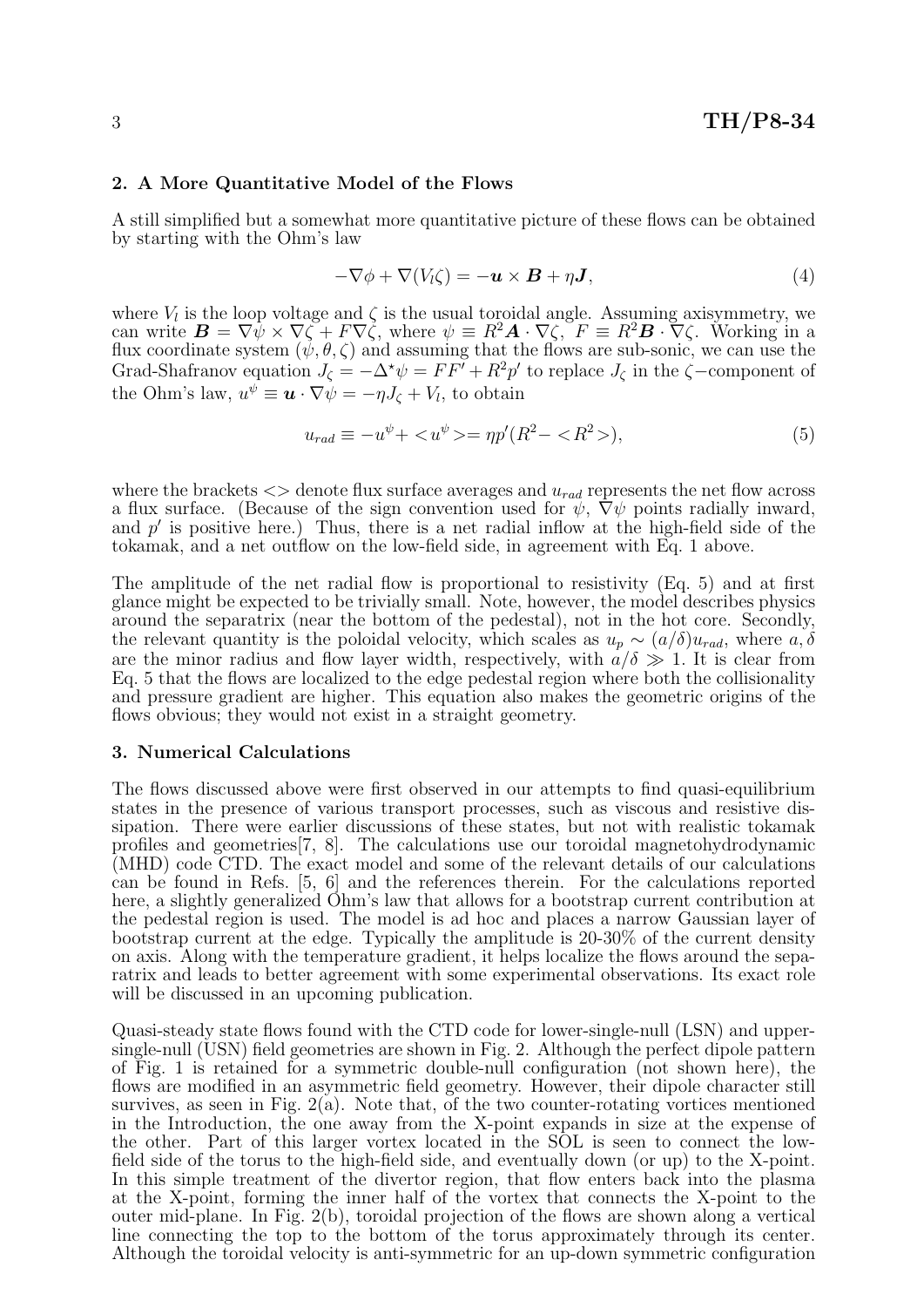like a double-null geometry (see Fig. 1 and Eq. 3), that anti-symmetry is broken by an asymmetric field topology, as seen in the figures. Again, the portion of the flow near the X-point gets damped through its viscous interaction with the open field lines. Thus, some of the momentum is transferred to the vessel through the field lines, leaving behind a net momentum input to the plasma. Toroidal momentum transferred to the plasma is positive for LSN and negative for USN topologies, as seen in Fig. 2(b).



FIG. 2: Quasi-steady-state flows generated by the CTD code for upper and lower single-null magnetic geometries. Magnetic fields and current are in the "normal" direction. (a) Poloidal projections of the flows, both inside and outside the separatrix. Note that the flows retain their dipole nature (See Fig. 1), but in these asymmetric geometries, the half of the dipole flow away from the X-point expands at the expense of the other half. In both geometries there are strong flows in the SOL from the low-field to the high-field side and eventually to the X-point. (b) Toroidal projection of the flows along a vertical line passing approximately through the center and connecting the top to the bottom of the device. Here also, the portion near the X-point of the anti-symmetrix flow gets modified and damped through viscous dissipation, resulting in a net momentum input to the plasma.

In Fig. 3, reproduced from a recent article by LaBombard, *et al.*[9], the inferred SOL flows from various measurements on C-Mod are shown. For all field/current directions and magnetic topologies, our results are in qualitative agreement with these experimental observations. For the cases with the field/current in the "normal" direction, this agreement is readily apparent when the SOL flows in Figs. 2 and 3 are compared. For the two cases in Fig. 3 where the field and currents are reversed, again our results, although not shown here, are in agreement, since the transformation  $\mathbf{B} \to -\mathbf{B}$ ,  $\mathbf{u} \to +\mathbf{u}$  is a symmetry of our computational model[5, 6]. In other words, with the magnetic topology fixed in USN or LSN configuration, reversing all currents and fields do not alter the flows in our calculations, in apparent agreement with Fig. 3.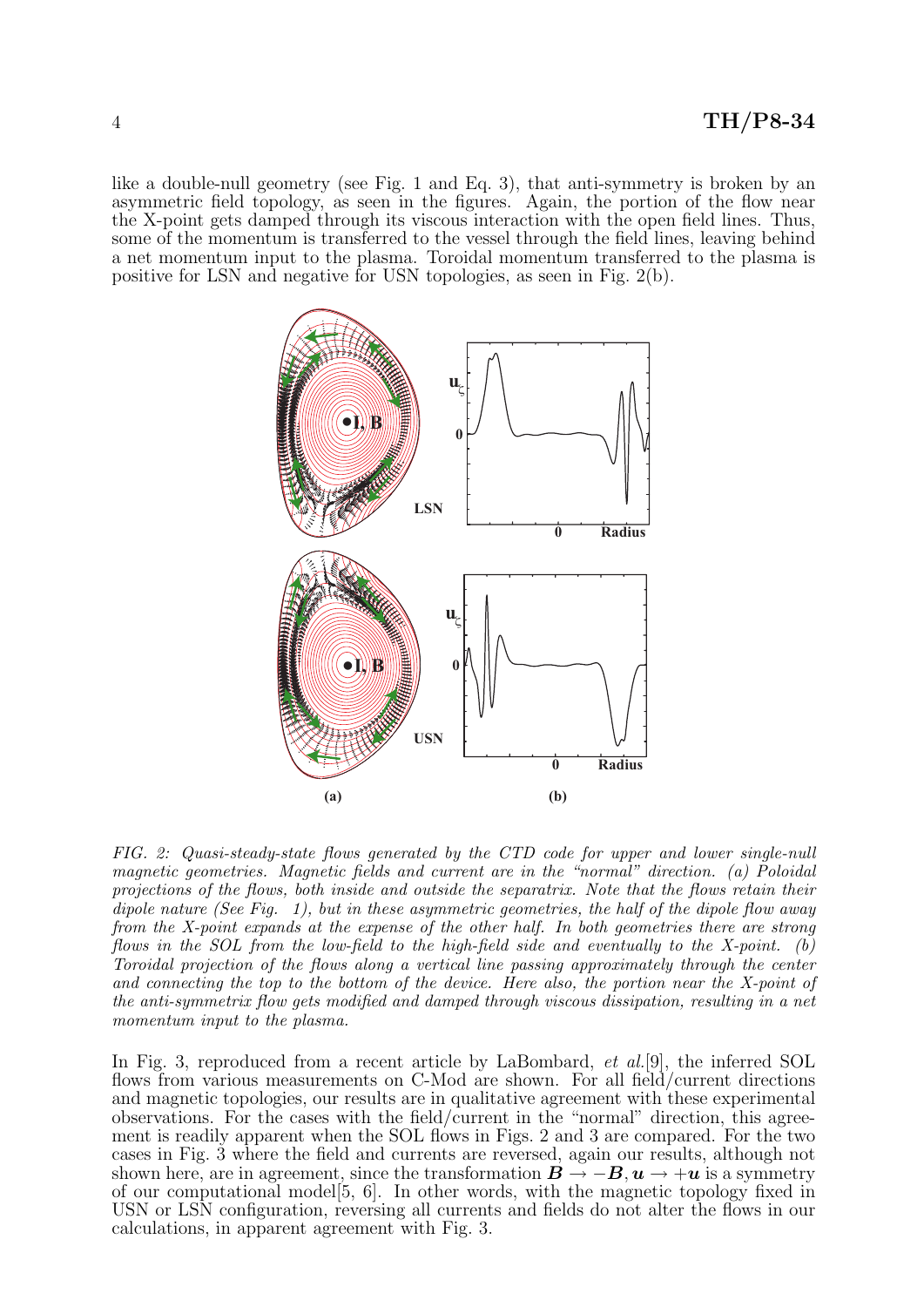

**Reproduced from LaBombard** *et al.,* **Phys. Plasmas 15, 056106 (2008)**

FIG. 3: This figure, reproduced from LaBombard et al., Phys. Plasmas, 15 056106 (2008), shows the inferred SOL flows in C-Mod for various configurations. Note that for all combinations of field/current directions and magnetic topologies, our results from CTD summarized in Fig. 2 are in agreement with these experimental observations.

# 4. Intrinsic Momentum Source and its Effects on the L-H Transition

The momentum input to the plasma from the SOL flows and its effect on the L-H transition power threshold has been discussed extensively by the C-Mod group (see, for example, Ref. [2]). Here, we will simply recall the dynamical origins of these effects in our model and examine its contribution in various field configurations using symmetry arguments.

As already discussed in previous sections, both the  $E_v$ -driven flows within the separatrix and the parallel return flows in the SOL have an anti-symmetric toroidal component in up-down symmetric geometries (again, see Eq. 3). But in a LSN topology, the lower portion of this toroidal flow is damped with respect to the upper, with the lost momentum being absorbed by the vessel. Since the intact upper portion is positive when the toroidal field is in the "normal" direction, there will be a net positive momentum input to the plasma. Another possibly important factor that determines the power threshold is the direction of the residual electric field  $E_v$ . Recall that the resulting radial electric field within the separatrix is  $E_r = E_v \sin \theta$ , which is negative approximately below the midplane (on the side with the X-point) and positive above. Assuming that this particular direction of  $E_v$  makes the L-H transition easier, and using this LSN with the fields in the "normal" direction as the base case, we can make the following predictions based on symmetry arguments[5, 6].

- Reversal of the toroidal field alone will increase the power threshold, since it reverses the toroidal flow, now resulting in a negative toroidal angular momentum input, and also reverses  $E_v$  (and thus  $E_r$ ).
- Reversal of all fields, but still remaining in LSN, has no effect on the flows but reverses  $E_v$ , thus increasing the threshold.
- Keeping the currents and fields in the "normal" direction but switching to an USN topology will increase the threshold, since the momentum input reverses (upper, positive part of the toroidal flow gets damped), and  $E_v$ , although still positive, reverses direction with respect to the X-point.
- Note that these changes all lead to reversal of the  $\nabla B$ -drift direction with respect to the location of the X-point, which is known to increase the power threshold by about a factor of two $|10|$ .